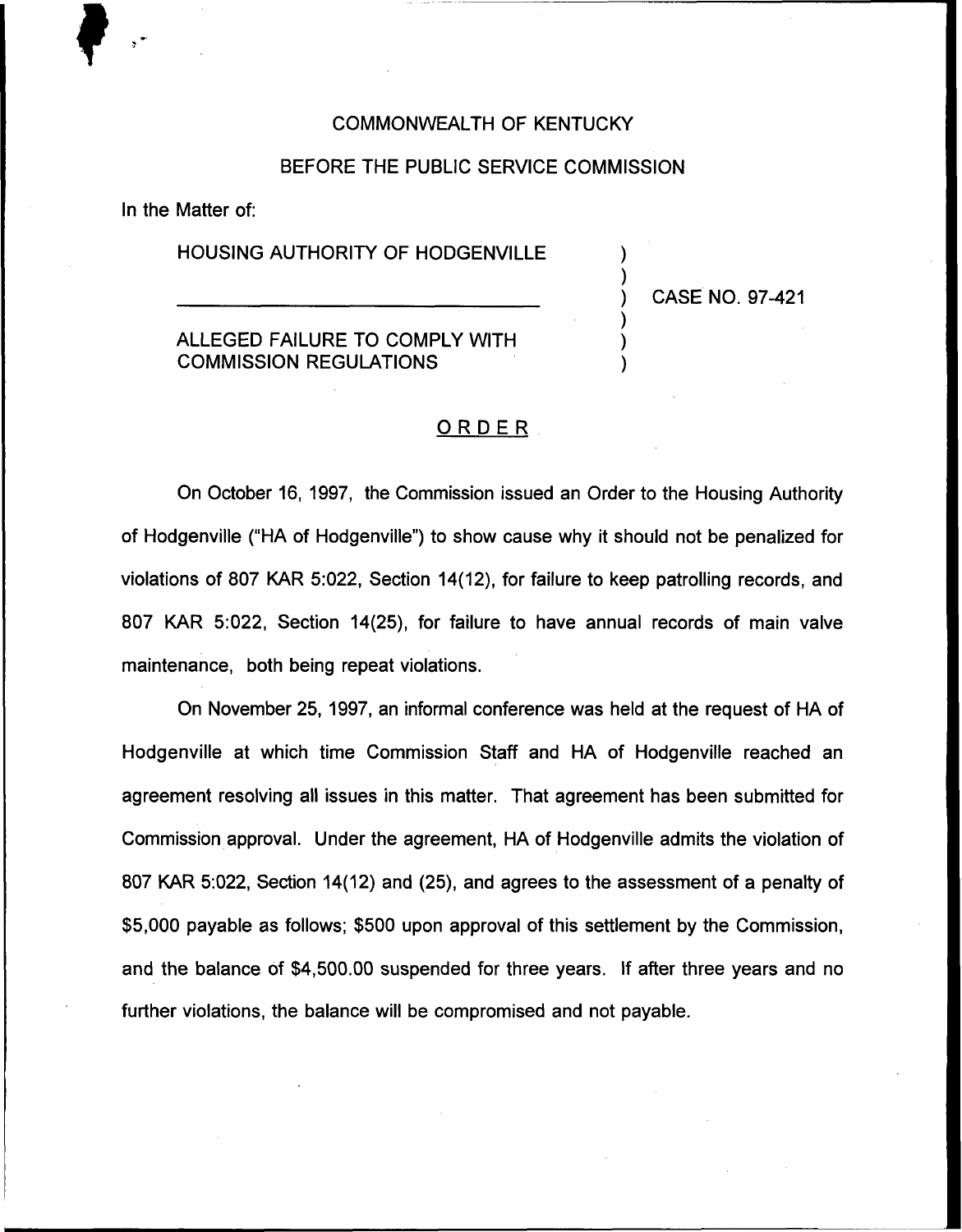After reviewing the Settlement Agreement and being otherwise sufficiently advised, the Commission finds that it is in accordance with the law, does not violate any regulatory principle, results in a reasonable resolution of this case, and is in the public interest.

IT IS THEREFORE ORDERED that:

1. The Settlement Agreement is incorporated into this Order as if fully set forth herein.

2. The terms and conditions set forth in the Settlement Agreement are hereby adopted and approved.

3. Pursuant to the Settlement Agreement, HA of Hodgenville has paid to the Commonwealth of Kentucky the sum of \$500.

4. The balance of the penalty of \$4,500 is suspended for a period of three years from the date of this Order upon the condition of no further violation of Commissions regulations. If at the end of the three-year period no violations have occurred, the balance is not to be collected.

Done at Frankfort, Kentucky, this 21st day of January, 1998.

#### PUBLIC SERVICE COMMISSION

Chairmaท<sub>์</sub>

Vice Chai<del>r</del>ma

ATTEST:

Director  $\mu$  /Commissionet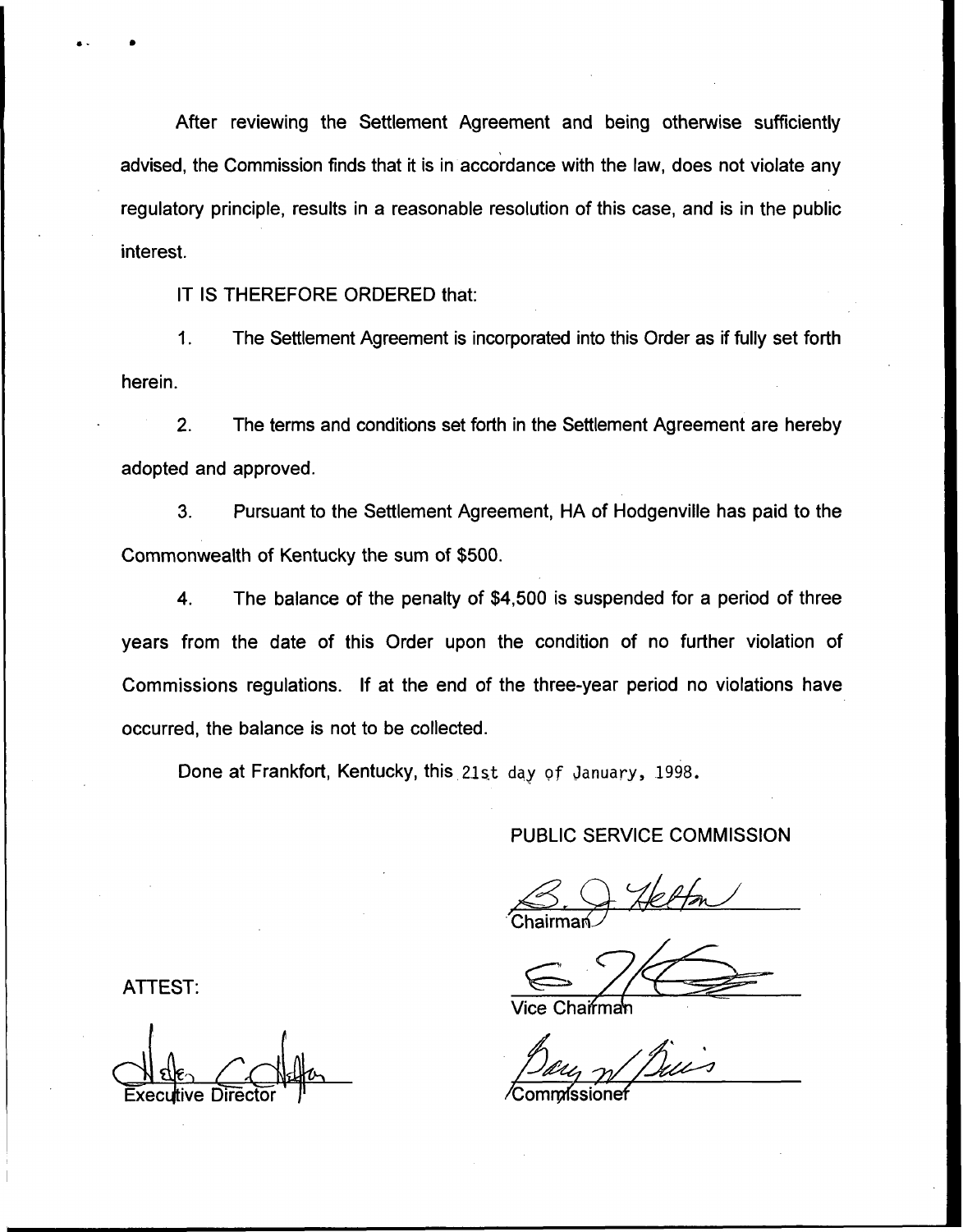#### APPENDIX

AN APPENDIK TO AN ORDER OF THE KENTUCKY PUBLIC sERvIcE coMNIssIoN IN cAsE No. 97-421 DATED JANUARY 21, 1998.

## COMMONWEALTH OF KENTUCKY

#### BEFORE THE PUBLIC SERVICE COMMISSION

In the Matter of:

HOUSING AUTHORITY OF HODGENVILLE

ALLEGED FAILURE TO COMPLY WITH COMMISSION REGULATIONS

) CASE NO. 97-421

) )

) ) ) IEU I 0 1997

#### SETTLEMENT AGREEMENT

On November 25, 1997, an informal conference was held between Commission Staff and representatives of the Housing Authority of Hodgenville ("HA of Hodgenville"). At the informal conference it was agreed that HA of Hodgenville was in violation of 807 KAR 5:022, Section 14(12), for failure to maintain patrolling records, and was in violation of 807 KAR 5:022, Section 14(25), for failure to keep records of annual maintenance on main valves. Both of these violations are repeat violations.

HA of Hodgenville has agreed to correct the violations and to keep the required patrolling records, at least on a quarterly basis, and will begin keeping these records immediately in compliance with 807 KAR 5:022, Section 14(12). HA of Hodgenville also agrees to preform the required main valve maintenance and to keep the required records in compliance with 807 KAR 5:022, Section 14 (25).

HA of Hodgenville has further agreed that it should be penalized for the violations and that the penalty should be \$5,000. However, the penalty is to be assessed as follows: HA of Hodgenville will pay \$500 within 10 days after the approval of this settlement by the Commission, by certified check payable to the Kentucky State